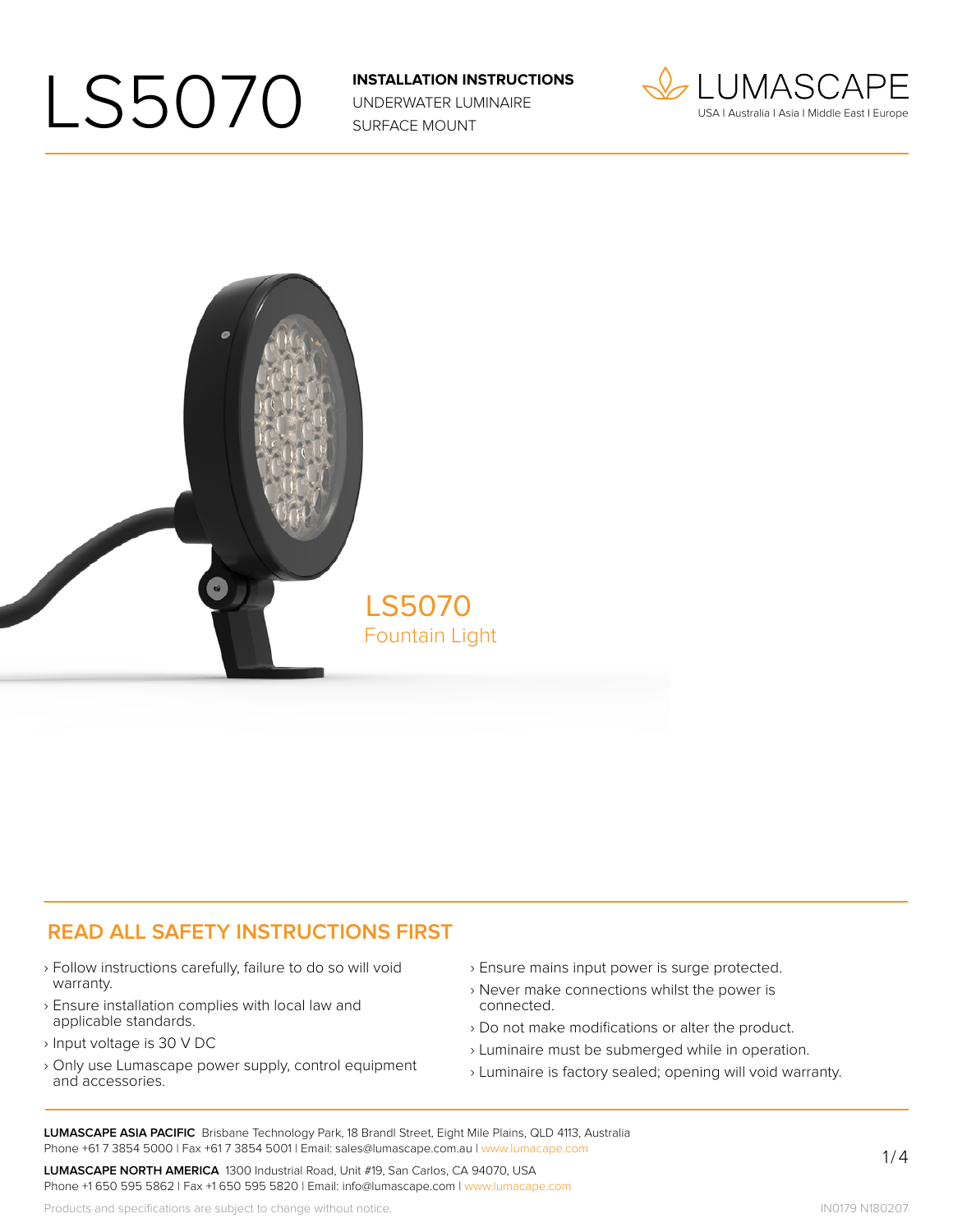UNDERWATER LUMINAIRE SURFACE MOUNT



#### **Overview**



### Luminaire Assembly

**Step 1** Screw the mounting foot to the luminaire body, Please note that the mounting foot can be reversed if required.



**LUMASCAPE ASIA PACIFIC** Brisbane Technology Park, 18 Brandl Street, Eight Mile Plains, QLD 4113, Australia Phone +61 7 3854 5000 | Fax +61 7 3854 5001 | Email: sales@lumascape.com.au | www.lumacape.com

**LUMASCAPE NORTH AMERICA** 1300 Industrial Road, Unit #19, San Carlos, CA 94070, USA Phone +1 650 595 5862 | Fax +1 650 595 5820 | Email: info@lumascape.com | www.lumacape.com

Products and specifications are subject to change without notice.

2/4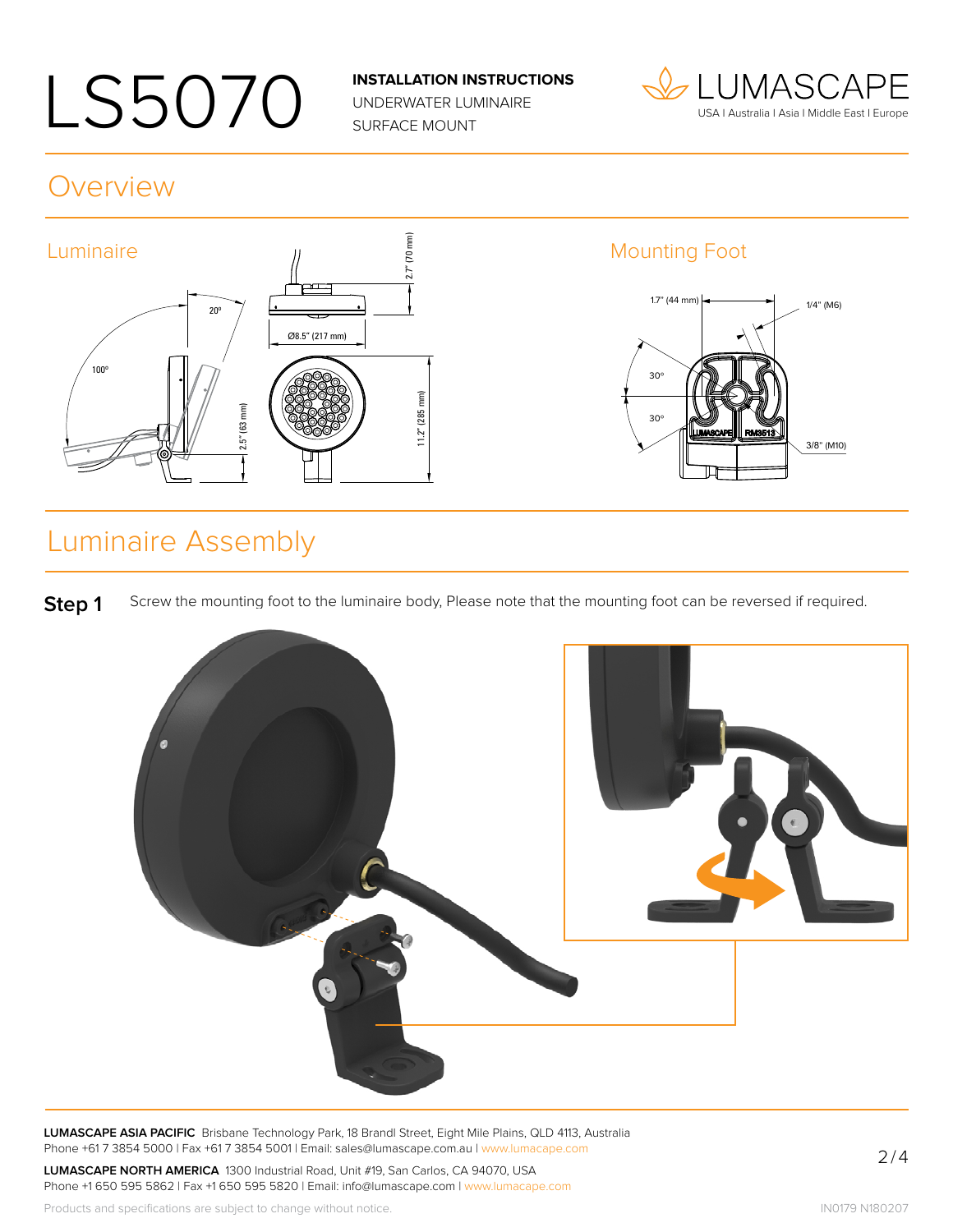UNDERWATER LUMINAIRE SURFACE MOUNT



#### Mount Luminaire

**Step 2** Place the luminaire in the mounting position and mark the anchor points you wish to use.



**Step 3** Drill holes for mounting bracket as marked. **Step 4** Adjust luminaire rotation and secure luminaire to mounting surface.



**LUMASCAPE ASIA PACIFIC** Brisbane Technology Park, 18 Brandl Street, Eight Mile Plains, QLD 4113, Australia Phone +61 7 3854 5000 | Fax +61 7 3854 5001 | Email: sales@lumascape.com.au | www.lumacape.com

**LUMASCAPE NORTH AMERICA** 1300 Industrial Road, Unit #19, San Carlos, CA 94070, USA Phone +1 650 595 5862 | Fax +1 650 595 5820 | Email: info@lumascape.com | www.lumacape.com 3/4